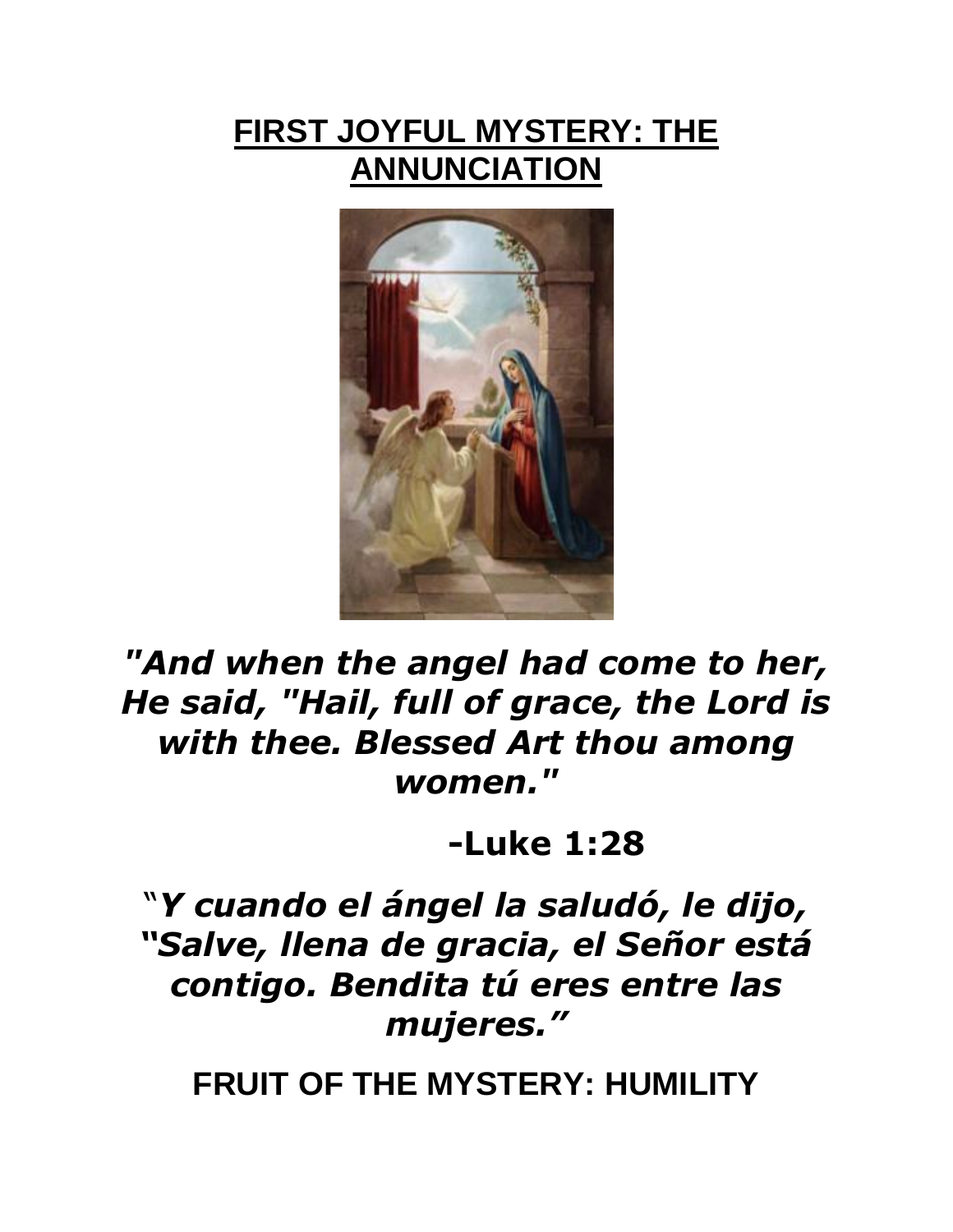## **SECOND JOYFUL MYSTERY: THE VISITATION OF MARY**



## *"Elizabeth was filled with the Holy Spirit and cried Out in a loud voice: "Blest are you among women and blest is the fruit of your womb."*

**-Luke 1:41-42**

**"***Isabel estaba llena del Espíritu Santo y gritó en voz alta: "Bendita tú eres entre las mujeres y bendito es el fruto de tu vientre"* 

> **FRUIT OF THE MYSTERY: LOVE OF NEIGHBOR**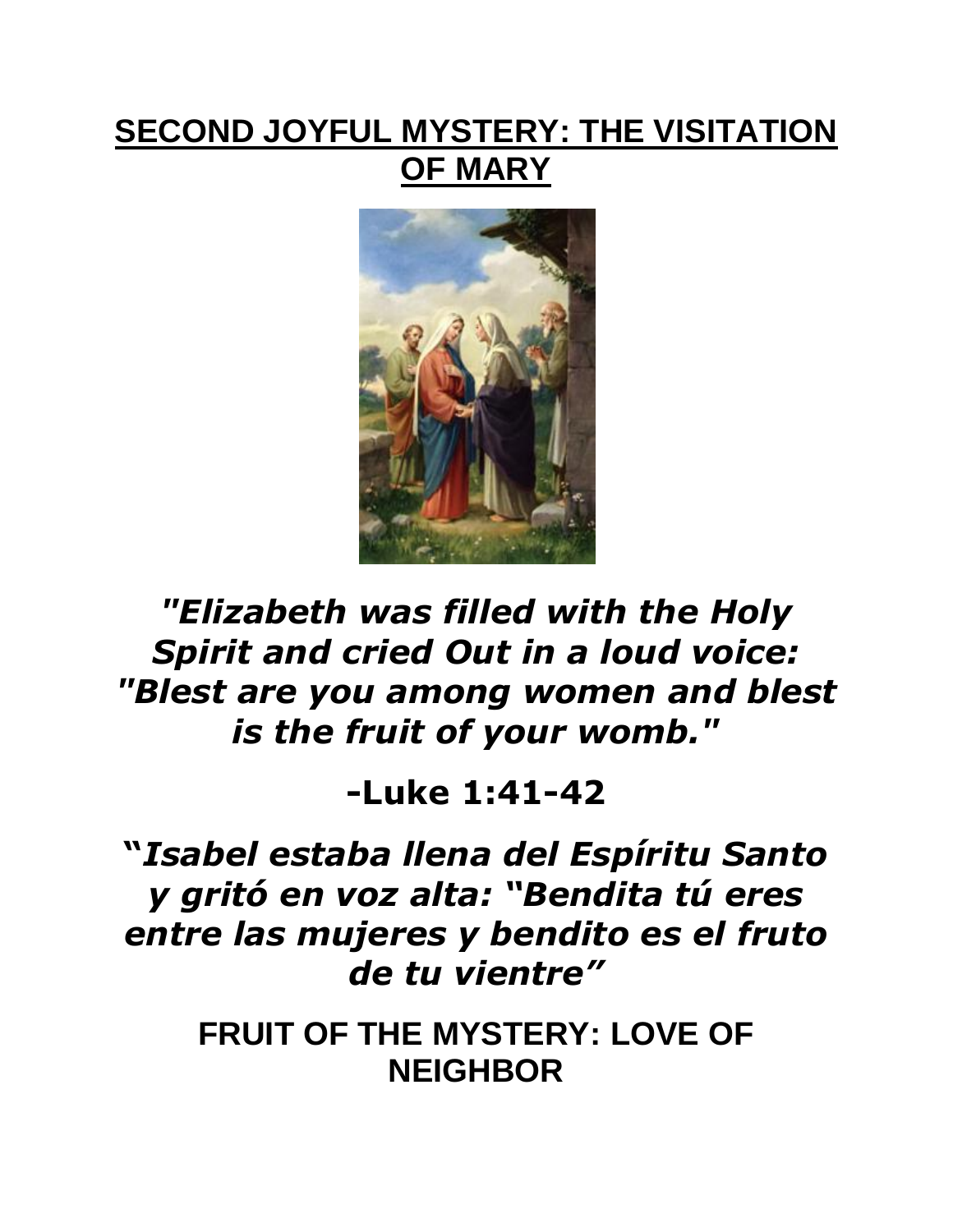## **THIRD JOYFUL MYSTERY: THE BIRTH OF JESUS**



## *"She gave birth to her first-born son and wrapped him in Swaddling clothes and laid him in a manger, because there was no room for them in the place where travelers lodged."* **-Luke 2:7**

*"Y dio a luz a su primogénito y lo envolvió en pañales y lo acostó en un pesebre, porque no había lugar para ellos en la posada."*

**FRUIT OF THE MYSTERY: POVERTY OF SPIRIT**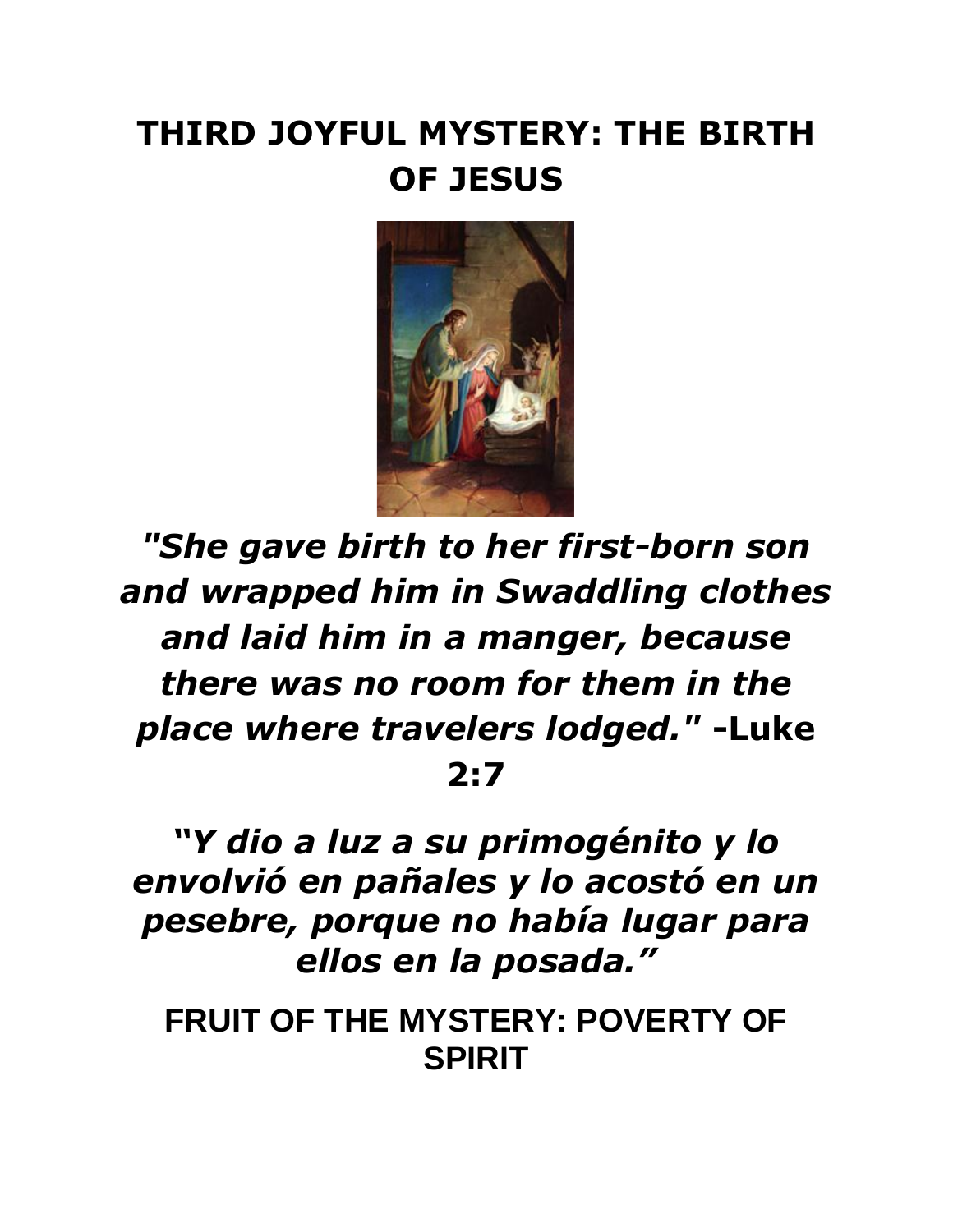## **FOURTH JOYFUL MYSTERY: PRESENTATION OF JESUS**



## *"When the day came to purity them according to the law Of Moses, the couple brought him up to Jerusalem so that He could be presented to the Lord "Every first-born male shall Be consecrated to the Lord."* **-Luke 2:22- 23**

*"Cuando llegó el día de la purificación de acuerdo a la ley de Moisés llevaron al niño a Jerusalén para presentarlo al Señor "Todo primogénito varón será consagrado al Señor."*

**FRUIT OF THE MYSTERY: PURITY OF MIND AND BODY**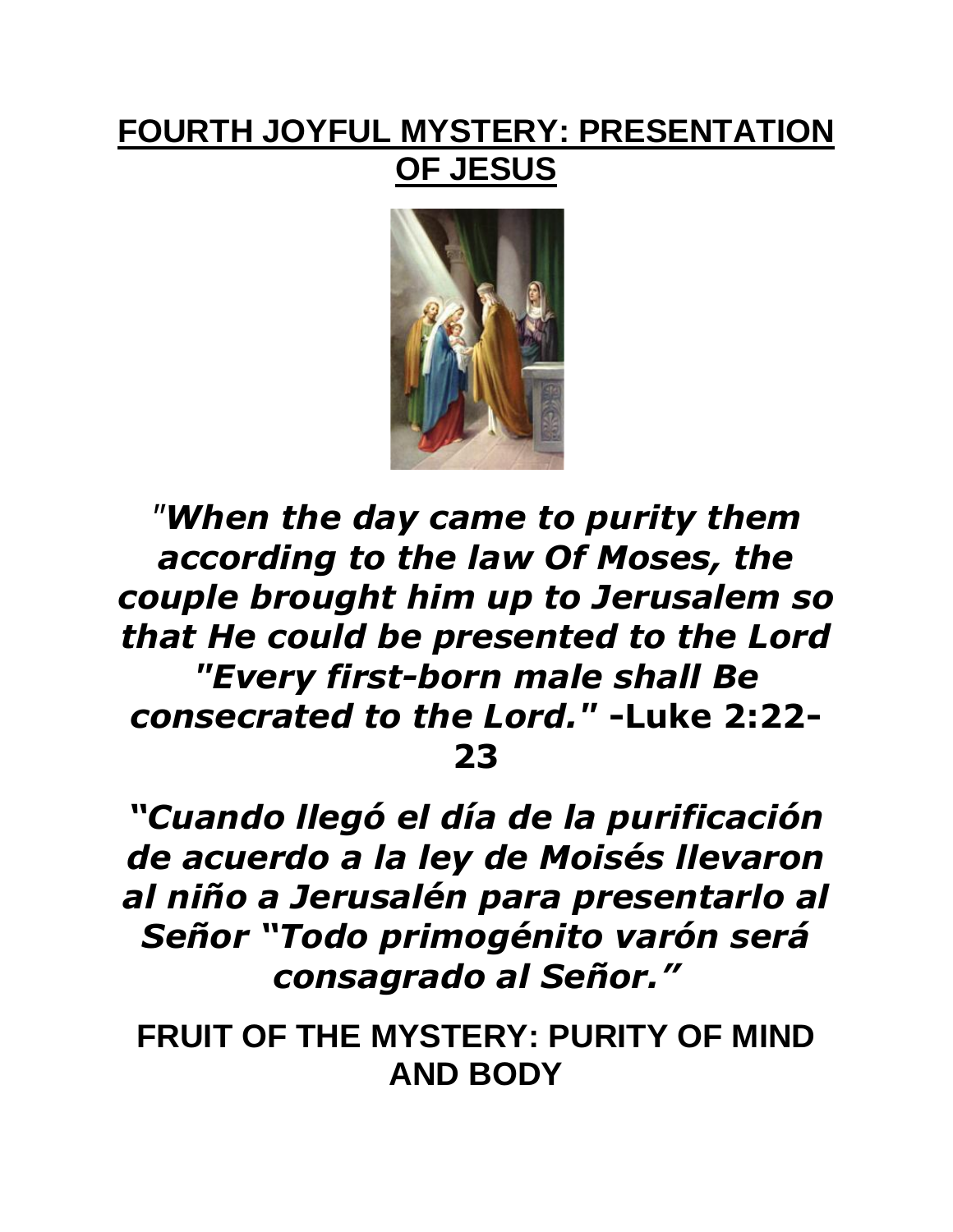## **FIFTH JOYFUL MYSTERY: FINDING JESUS IN THE TEMPLE**



*"On the day they came upon him in the temple Sitting in the midst of the teachers, listening to them and Asking them questions."* **-Luke 2:46**

*"Al tercer día lo encontraron en el Templo sentado en medio de los maestros, escuchándolos y haciéndoles preguntas."*

**FRUIT OF THE SPIRIT: OBEDIENCE**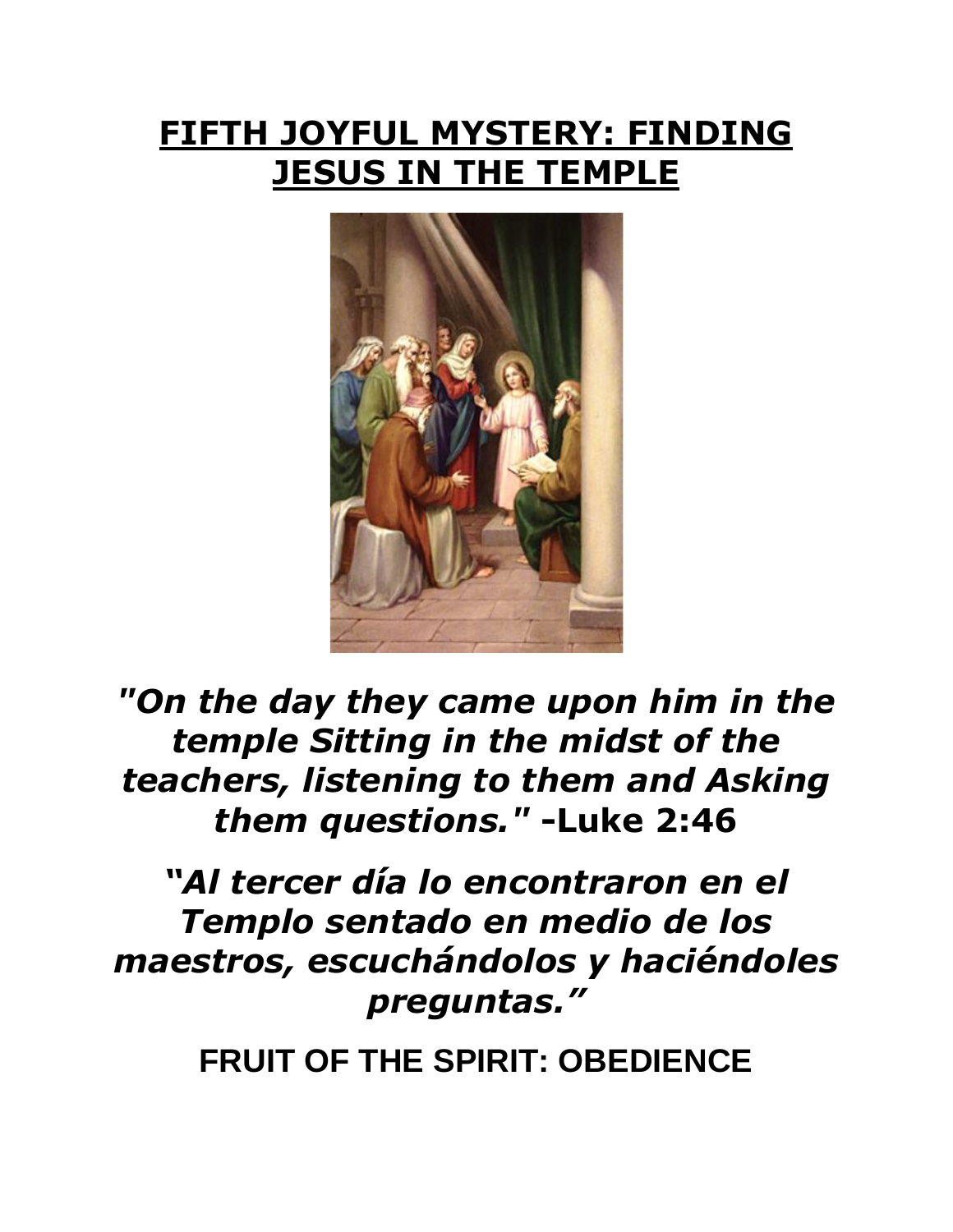## **FIRST LUMINOUS MYSTERY: BAPTISM OF JESUS**



*"And when Jesus was baptized...The heavens were opened And He saw that Spirit of God descending like a dove, and alighting on Him, And lo, a voice from the heaven, saying, "this* **is** *My beloved son, With whom I am well pleased."* **-Matthew 3:16-17**

*"Y cuando Jesús fue bautizado el Cielo se abrió y el Espíritu de Dios descendió como una paloma, y posándose sobre El, se oyó una voz del cielo, que decía, "este es Mi Hijo Amado, en quien me complazco"*

**FRUIT OF THE MYSTERY: GRATITUDE FOR THE GIFT OF FAITH**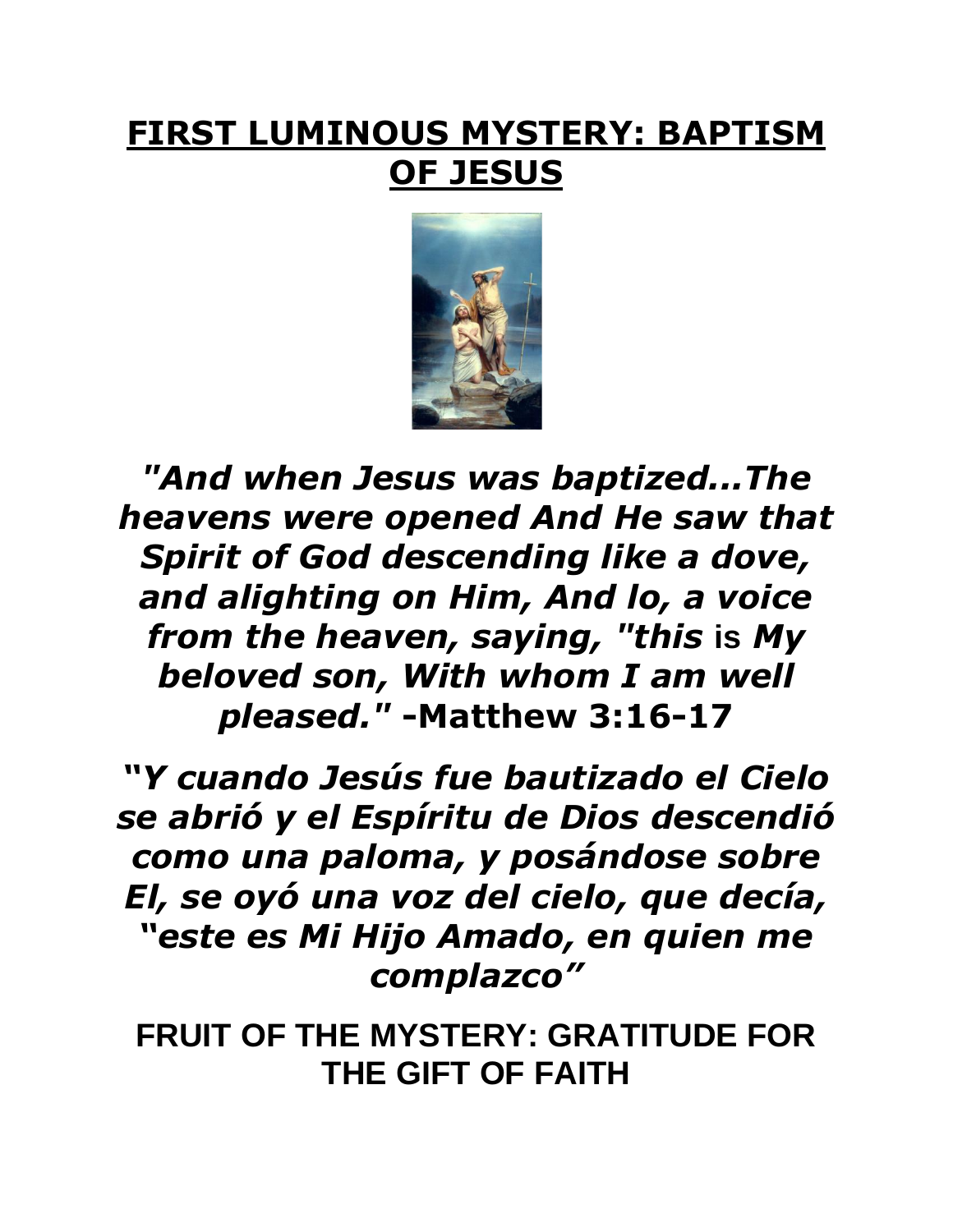## **SECOND JOYFUL MYSTERY: WEDDING AT CANA**



## *"His mother said to the servants, "Do whatever He tells you." Jesus said to them, "fill the jars with water." And they filled them up to the brim."* **-John 2:5-7**

*"Su madre dijo a los sirvientes, "Hagan lo que El les diga." Jesús le dijo," llenen las tinajas con agua." Y las llenaron hasta el borde"*

**FRUIT OF THE MYSTERY: FIDELITY**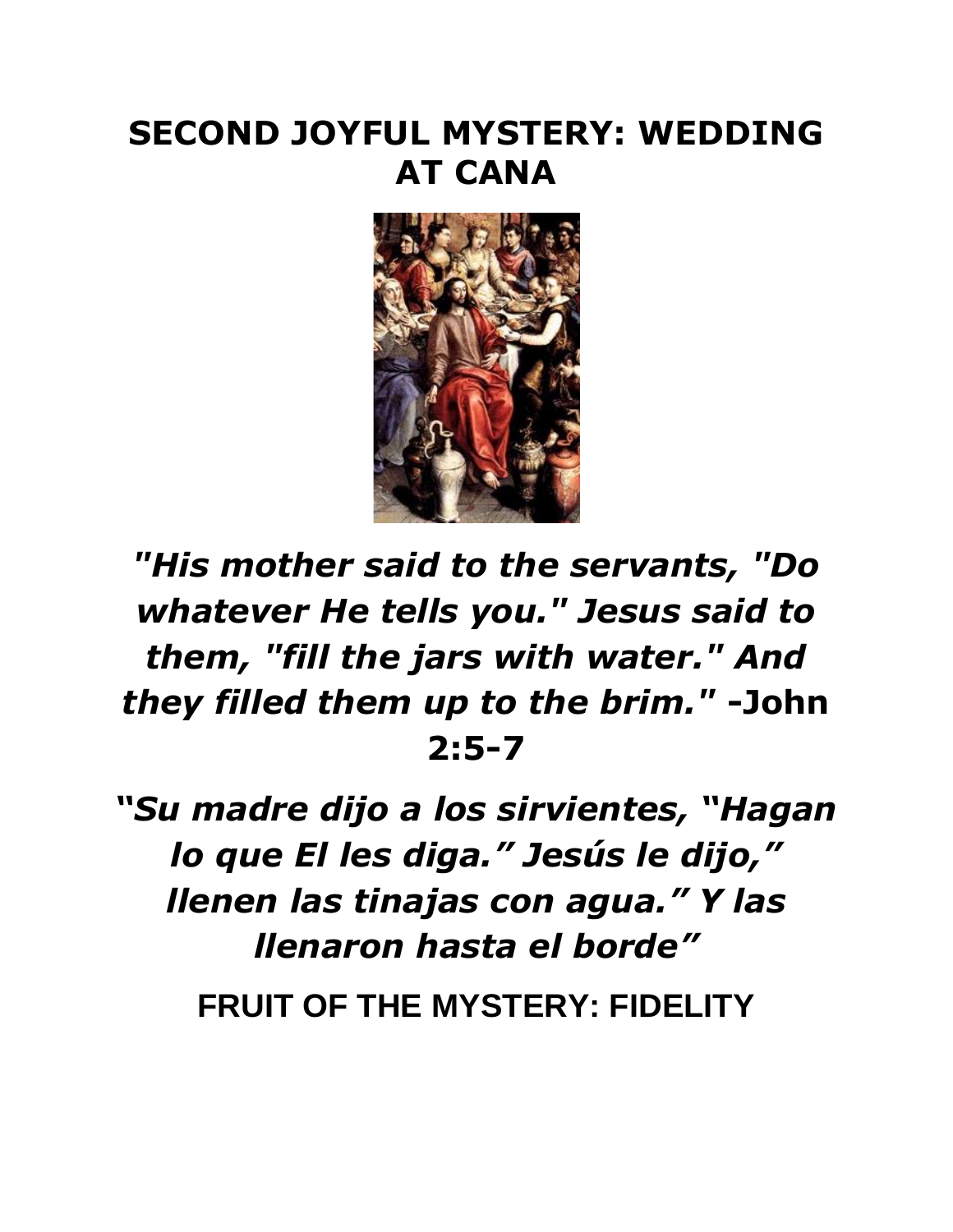## **THIRD LUMINOUS MYSTERY: PROCLAMATION OF THE KINGDOM**



*"...and preach as you go, saying, "The kingdom of heaven is at hand." Heal the sick, raise the dead, clean lepers, cast out demons. You received without pay, give without pay."*

**-Matthew 10:7-8**

*"…y prediquen mientras van diciendo***,**  *"El reino de los cielos está cerca." Curen a los enfermos, resuciten a los muertos, limpien a los leprosos, arrojen demonios. Lo que han recibido gratis, denlo gratis."*

**FRUIT OF THE MYSTERY: REPENTANCE AND TRUST IN GOD**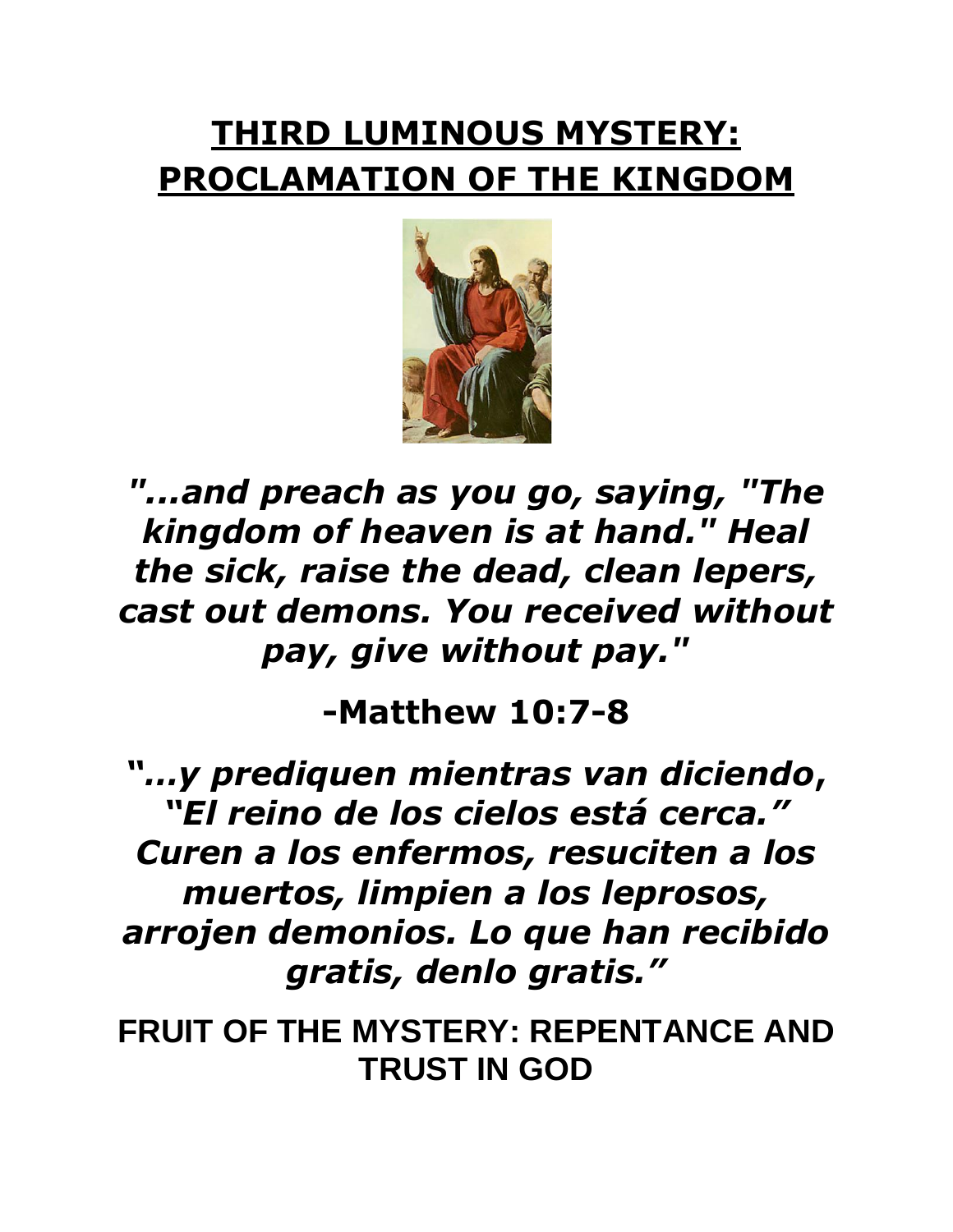## **FOURTH LUMINOUS MYSTERY: TRANSFIGURATION OF JESUS**



*"And he was praying, the appearance of his raiment become Dazzling white. And a voice came out of the cloud saying, "This is My Son, My chosen; listen to him!"* **-Luke 9:29, 35**

*"Y según oraba, la apariencia de su ropa se tornó de una luz cegadora. Y una voz vino de la nube diciendo, "Este es mi Hijo, mi Elegido; ¡escúchenlo!"*

**FRUIT OF THE MYSTERY: DESIRE FOR HOLINESS**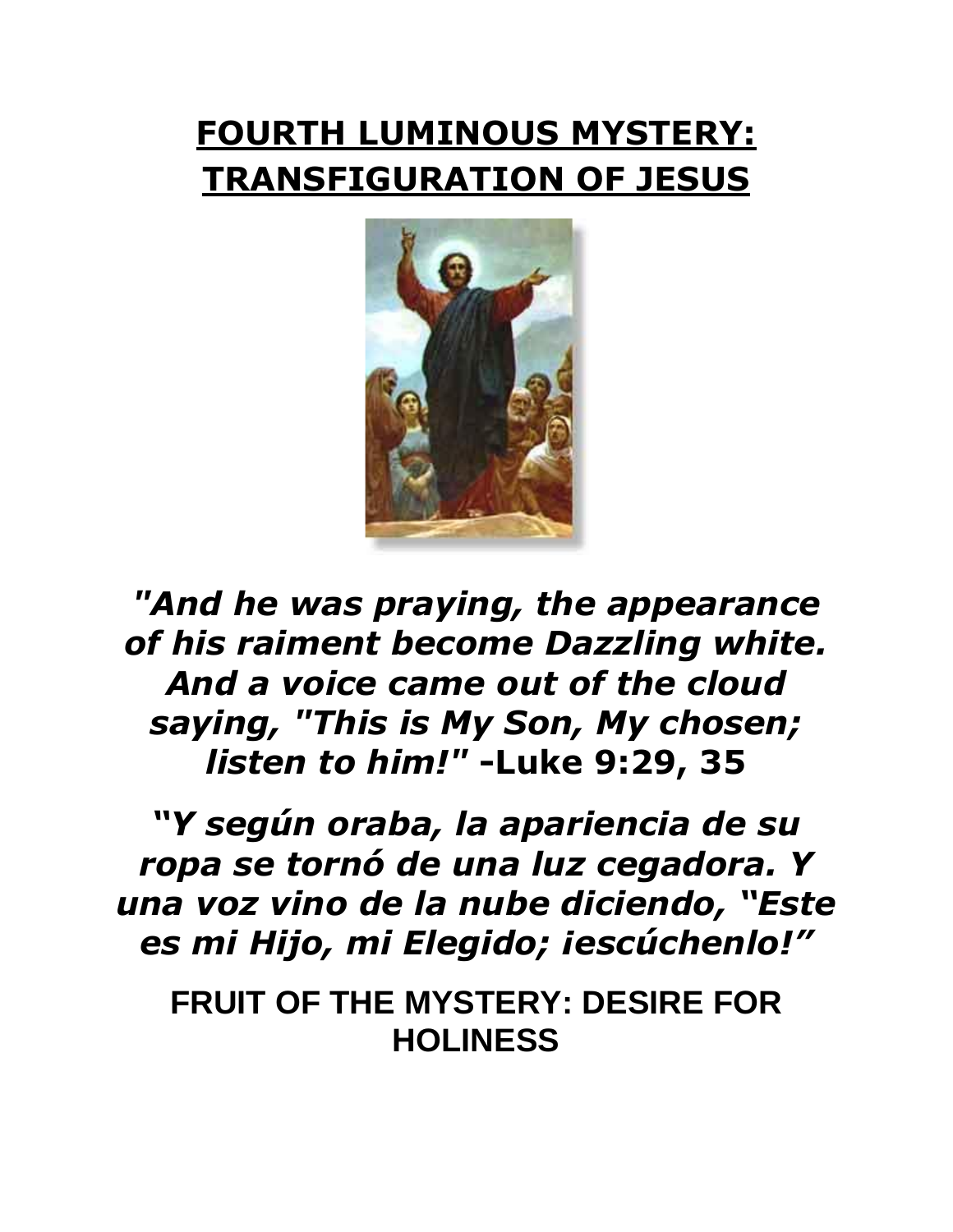## **FIFTH LUMINOUS MYSTERY: THE LAST SUPPER**



*"He took bread, and when He had given thanks He broke it and gave it to them, saying, "This is My body which is given for you" and likewise the cup after supper, saying, "This cup which is poured out for you is the new covenant in My blood."* **-Luke 22:19-20**

**"***Tomó pan, y dando gracias lo partió, y lo dio a sus discípulos diciendo, "Esto es Mi Cuerpo, que será entregado por ustedes" y lo mismo hizo con el cáliz después de la cena, diciendo, "Este cáliz que será derramado por ustedes es la nueva alianza de Mi Sangre."*

**FRUIT OF THE MYSTERY: ADORATION**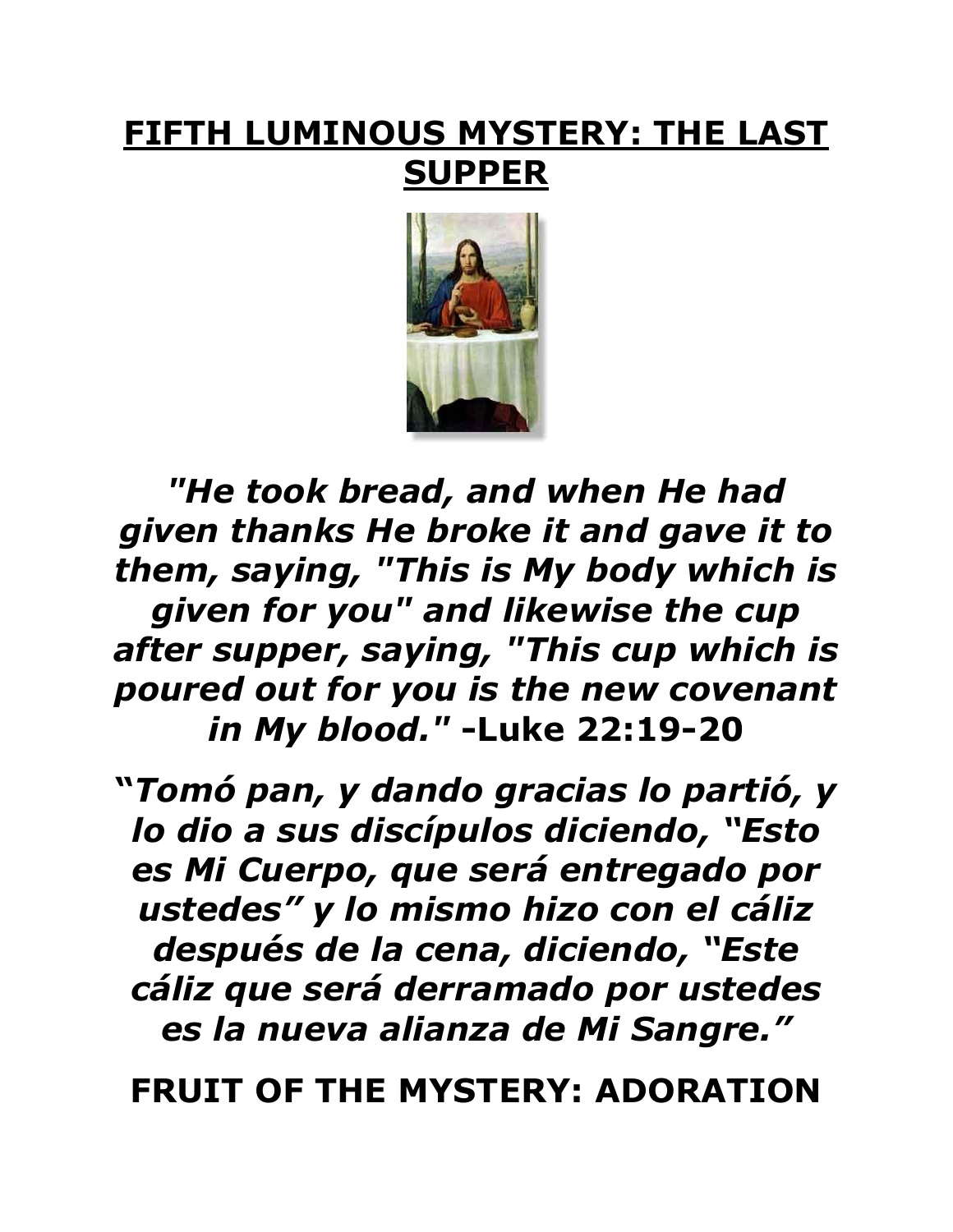## **FIRST SORROWFUL MYSTERY: AGONY OF JESUS IN THE GARDEN**



*"And there appeared to him an angel from heaven, strengthening him. And being in an agony, he prayed the longer. And his sweat became as drops of blood, trickling down upon the ground."* 

*-Luke 22:43-44*

*"Y se le apareció un ángel del cielo, que lo fortalecía. Y estando en agonía, rezaba aún más. Y el sudor era como gotas de sangre, que llegaban hasta la tierra."*

**FRUIT OF THE MYSTERY: SORROW FOR SINS**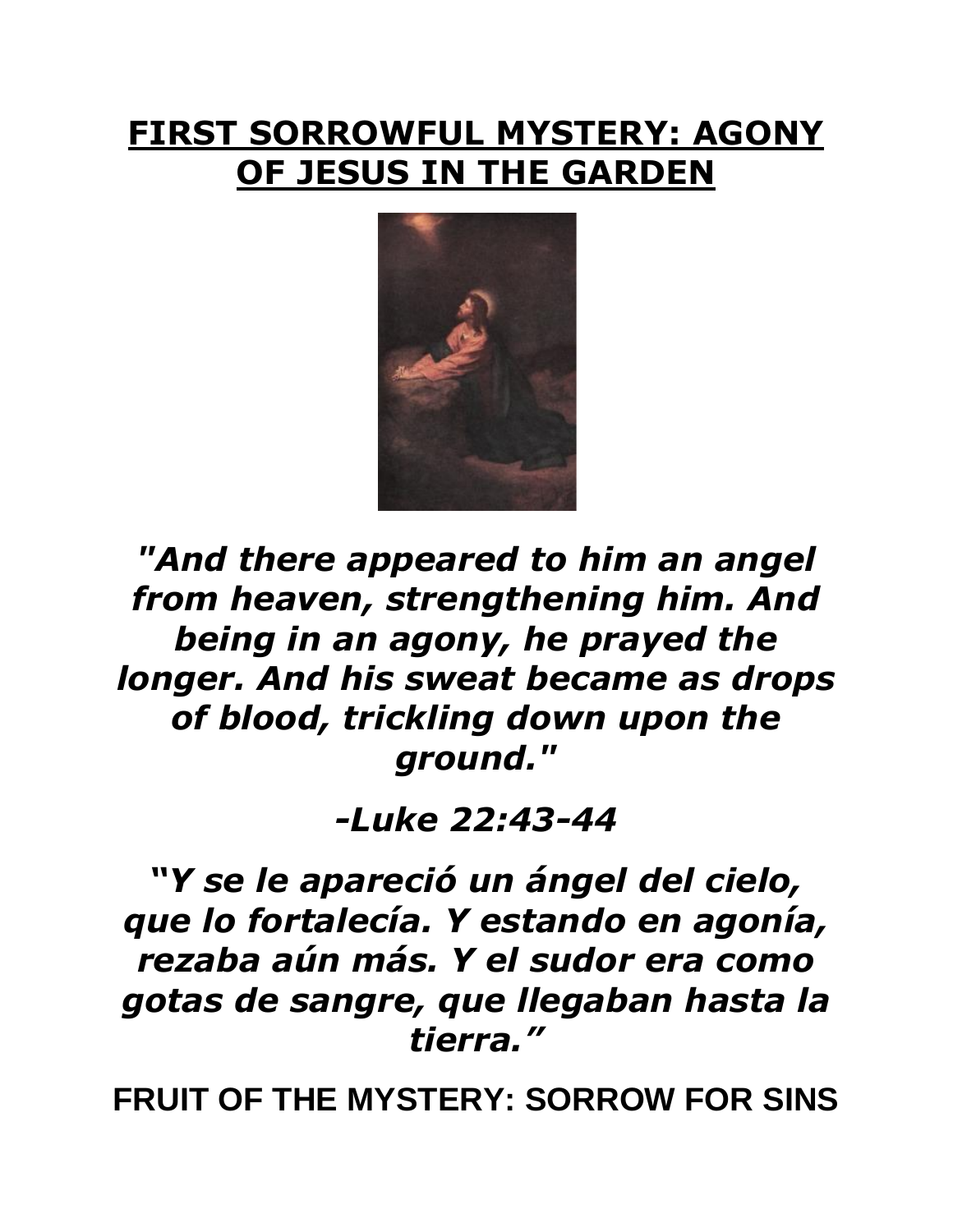## **SECOND SORROWFUL MYSTERY: SCOURGING OF JESUS**



### *"And so Pilate being willing to satisfy the people, released to them Barabbas, and delivered up Jesus, when he had scourged him, to be crucified."***-Mark 15:15**

*Así que Pilato queriendo satisfacer al pueblo, soltó a Barrabás, y les entregó a Jesús, cuando lo habían azotado, para ser crucificado."*

**FRUIT OF THE MYSTERY: PURITY**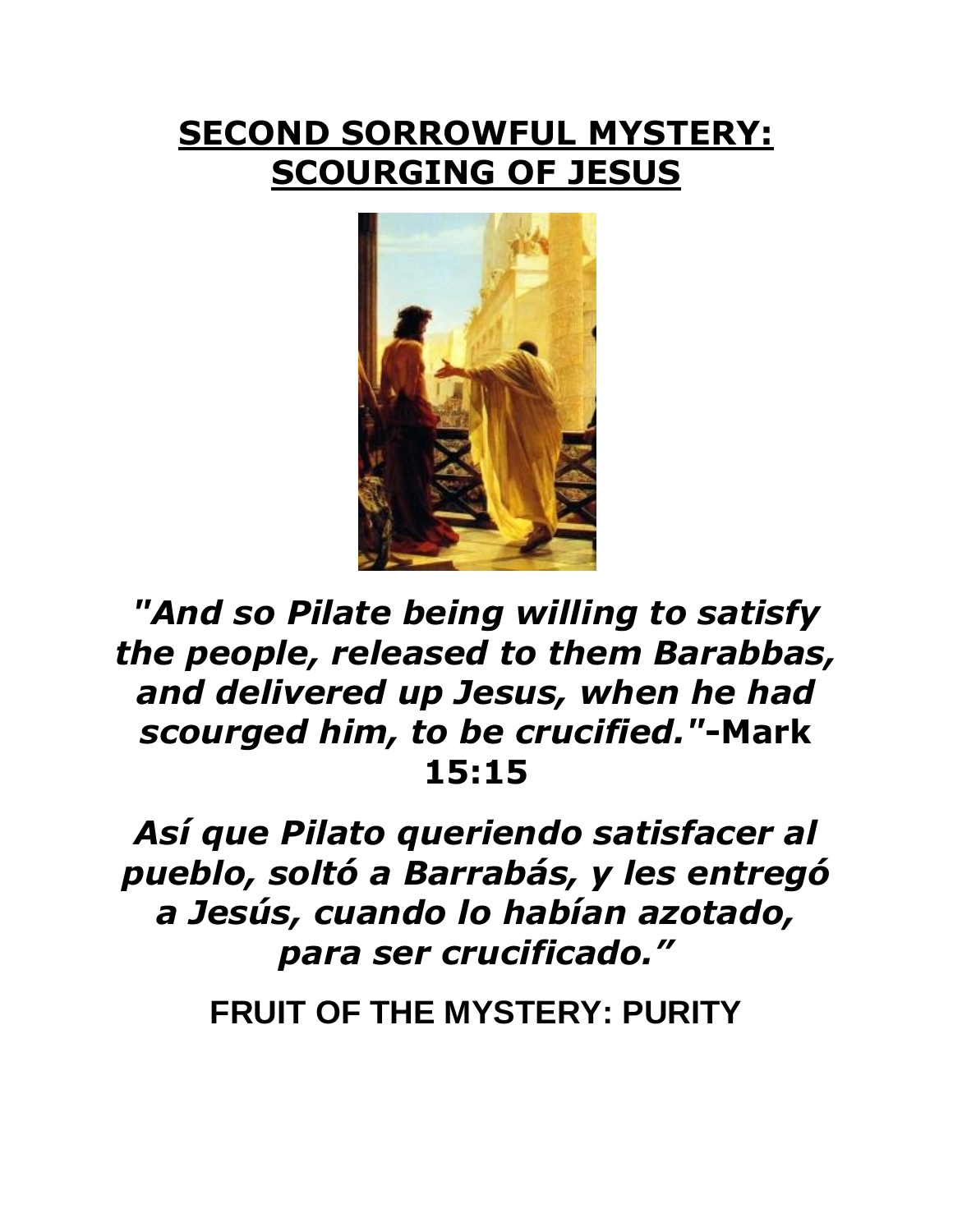## **THIRD SORROWFUL MYSTERY: CROWNING OF JESUS WITH THORNS**



*"And stripping him, they put a scarlet cloak about him. And platting a crown of thorns, they put it upon his head, and a reed in his right hand..."* 

### **-Matthew 27:28-29**

**"***Y despojándolo de sus vestiduras, le pusieron un manto purpura sobre él. Y trenzando una corona de espinas, se la pusieron sobre su cabeza, y una caña en su mano derecha…"*

**FRUIT OF THE MYSTERY: MORAL COURAGE**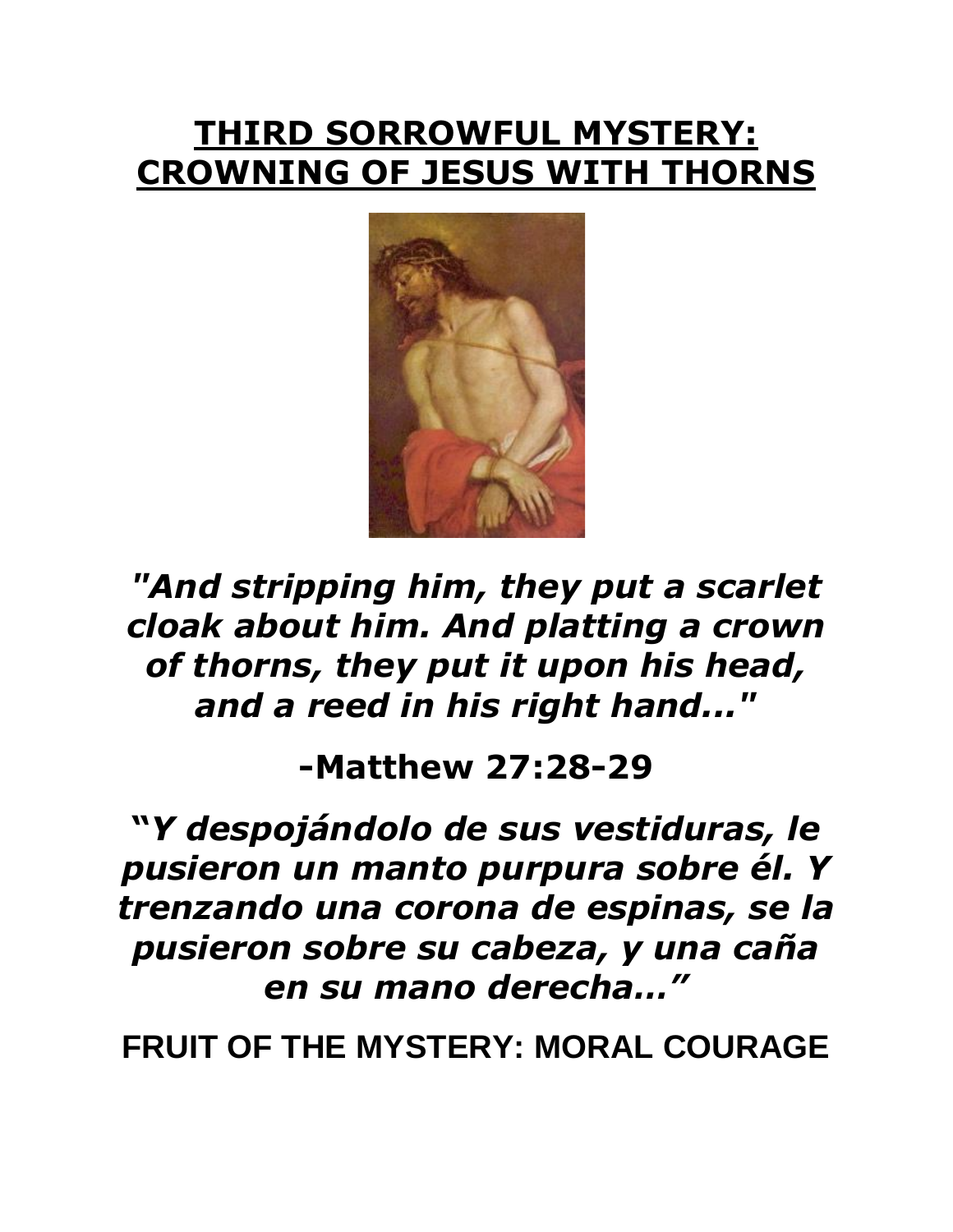## **FOURTH SORROWFUL MYSTERY: JESUS CARRY THE CROSS**



## *"And bearing his own cross, he went forth to that place which is called Calvary, but in Hebrew Golgotha."*

### *-John 19:17*

## *"Y cargando su propia cruz, fue caminando hacia el lugar llamado Calavera, que en hebreo significa Gólgota."*

### **FRUIT OF THE MYSTERY: PATIENCE**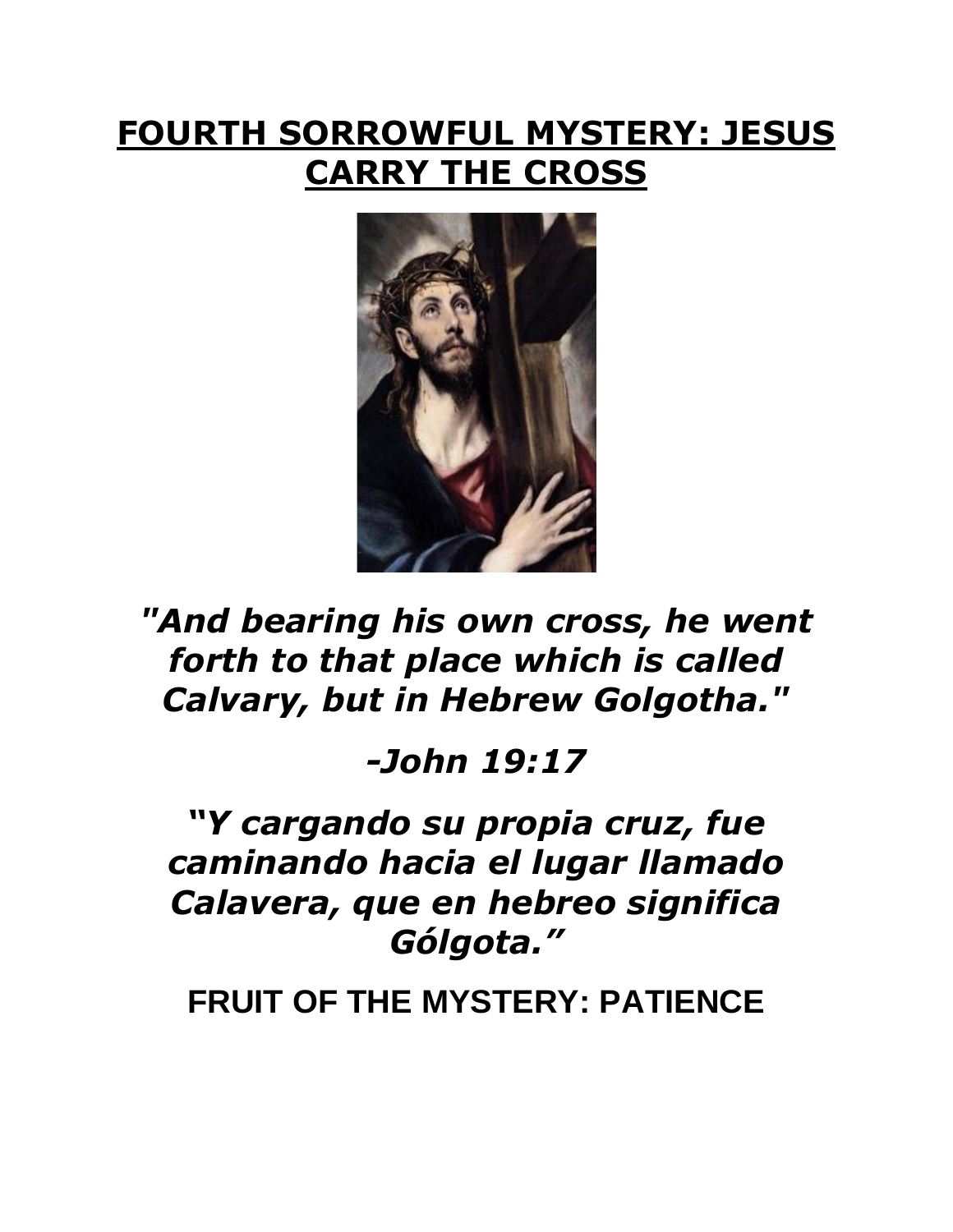## **FIFTH SORROWFUL MYSTERY: JESUS DIES ON THE CROSS**



*"Jesus knowing that all things were now accomplished, that the scripture might be fulfilled, said: I thirst. Jesus therefore, when he had taken the vinegar, said: It is consummated. And bowing his head, he gave up the ghost."* -**John 19:28,30**

*"Jesús sabiendo que todo estaba hecho, que la escritura debía cumplirse. Dijo: Tengo sed. Así que, habiendo tomado el vinagre, dijo: Todo está consumado. Y bajando su cabeza, entregó su espíritu."*

**FRUIT OF THE MYSTERY: PERSEVERANCE**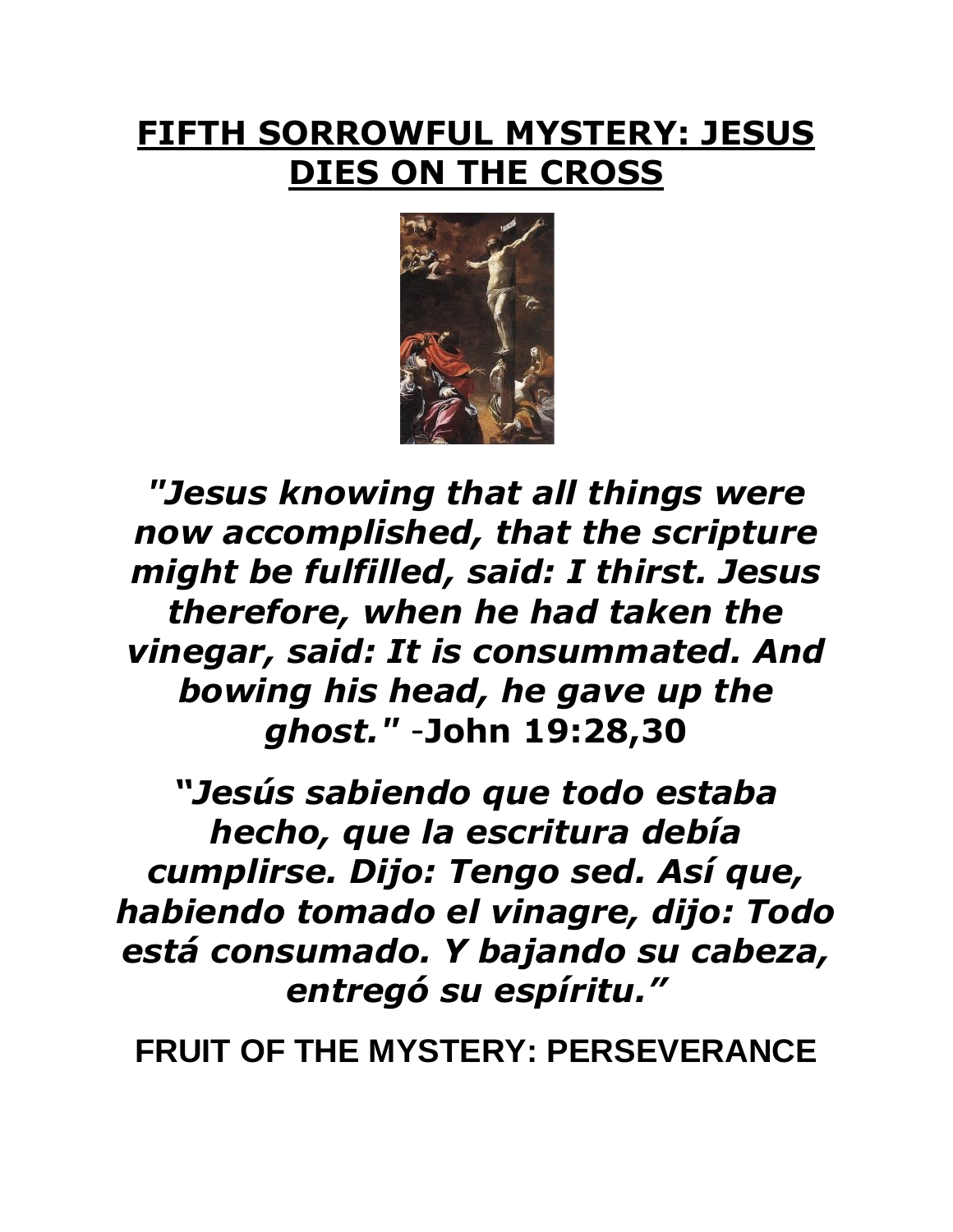## **FIRST GLORIOUS MYSTERY: THE RESURRECTION**



*"You need not be amazed! You are looking for Jesus of Nazareth, the one who was crucified. He has been raised up; he is not here. See the place where they laid him."* **-Mark 16:6** 

*"¡No se sorprendan! Están buscando a Jesús de Nazaret, el que fue crucificado. Ha resucitado; no está aquí. Miren el lugar donde le han puesto"*

**FRUIT OF THE MYSTERY: FAITH**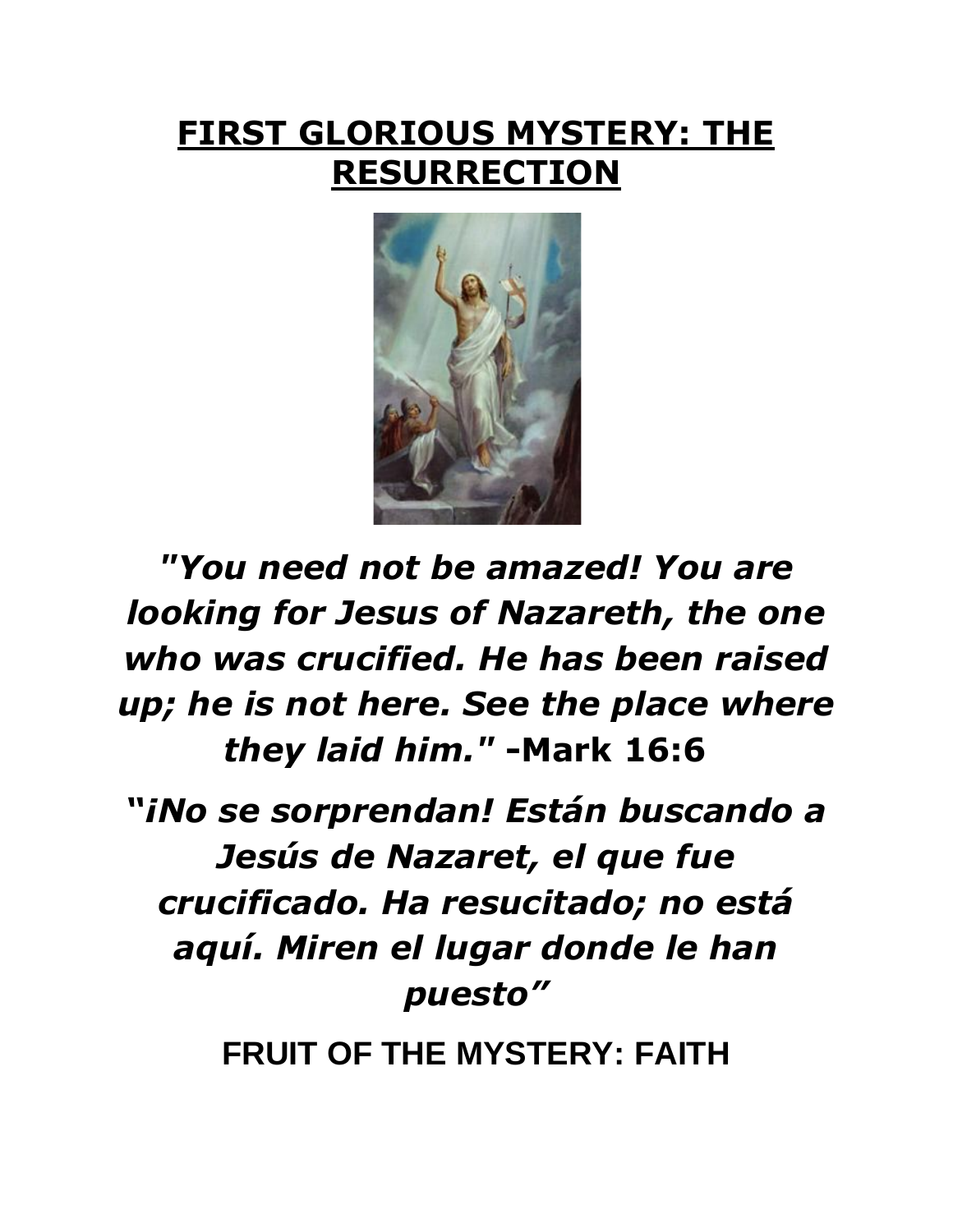## **SECOND GLORIOUS MYSTERY: THE ASCENSION**



*"Then, after speaking to them, the Lord Jesus was taken up into Heaven and took his seat at God's right hand."* 

## **-Mark 16:19**

## *"Entonces, después de hablarles, el Señor Jesús fue elevado al cielo y se sentó a la derecha de Dios."*

**FRUIT OF THE MYSTERY: HOPE**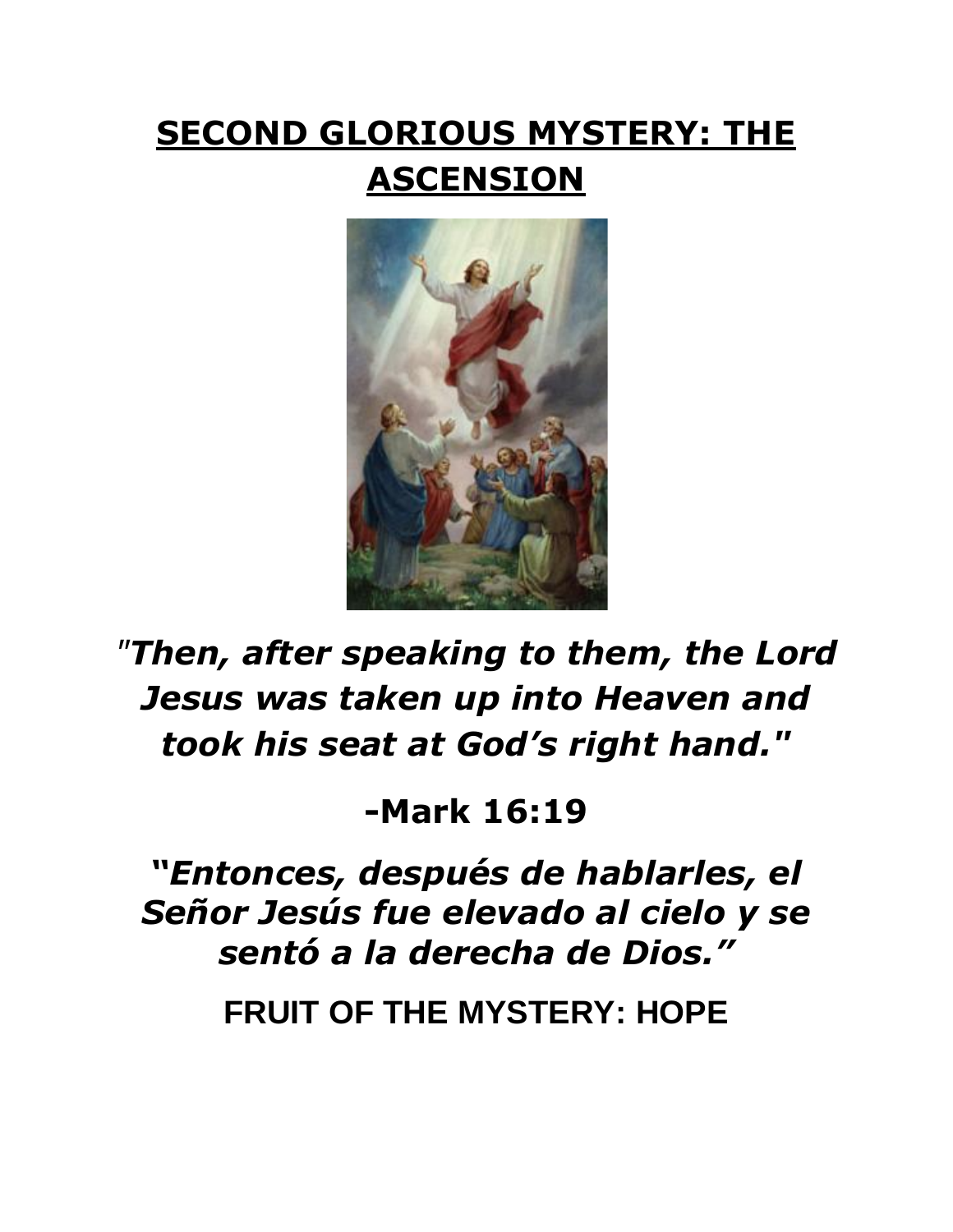## **THIRD GLORIOUS MYSTERY: COMING OF THE HOLY SPIRIT**



*"All were filled with the Holy Spirit. They began to express themselves in foreign tongues and make bold proclamation as the Spirit prompted them."* **-Acts 2:4**

**"***Todos quedaron llenos del Espíritu Santo. Empezaron a hablar en lenguas extranjeras y a proclamar valientemente según el Espíritu les inspiraba."*

**FRUIT OF THE MYSTERY: CHARITY**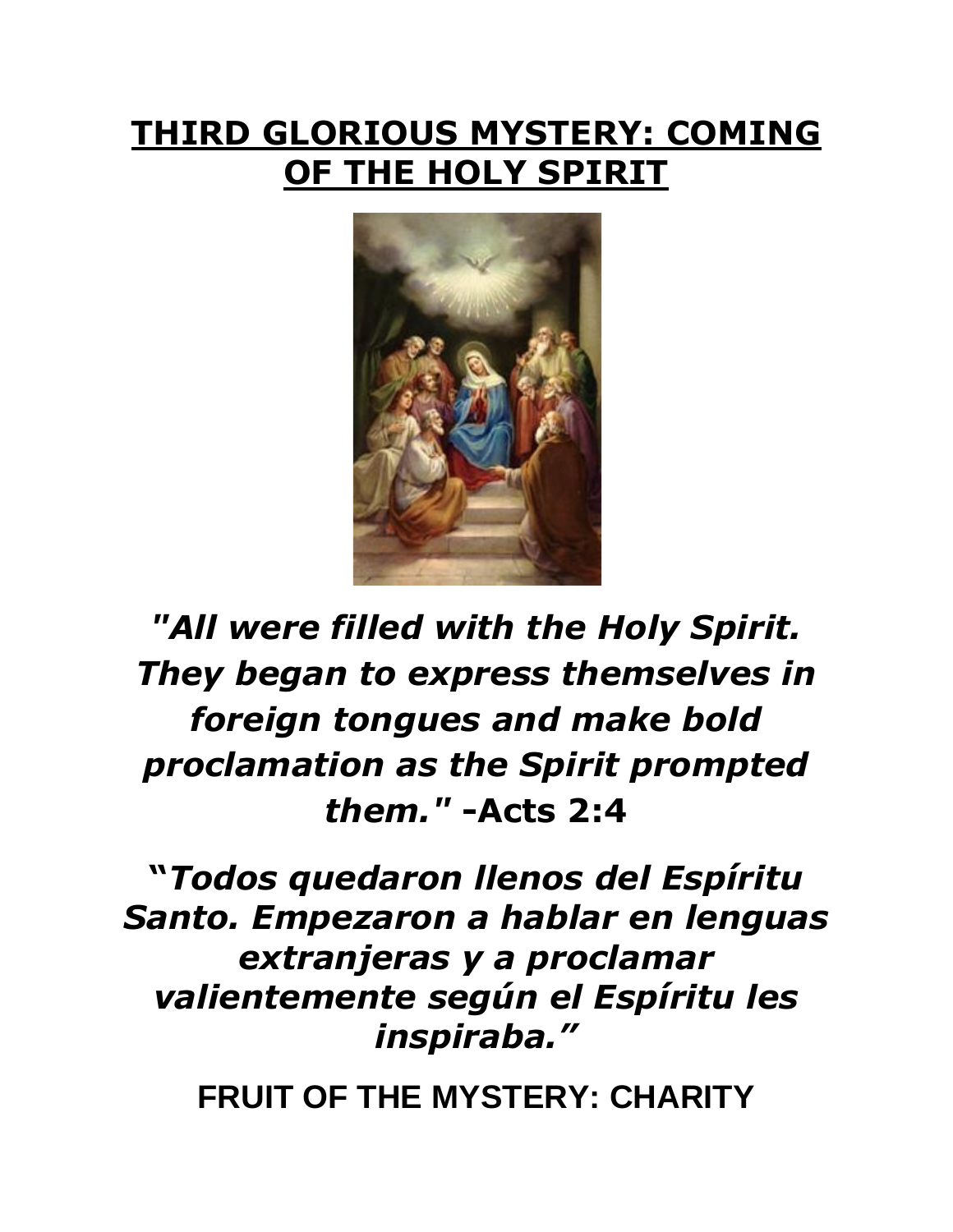## **FOURTH GLORIOUS MYSTERY: THE ASUNCION OF THE VIRGIN MARY**



## *"A great sign appeared in the sky, a woman clothed with the sun, With the moon under her feet, and on her head a crown of twelve stars."* **-Revelations 12:1**

*"Una gran señal apareció en el cielo, una mujer vestida de sol, con la luna debajo de sus pies, y en su cabeza una corona de doce estrellas."*

**FRUIT OF THE MYSTERY: GRACE OF A HAPPY DEATH**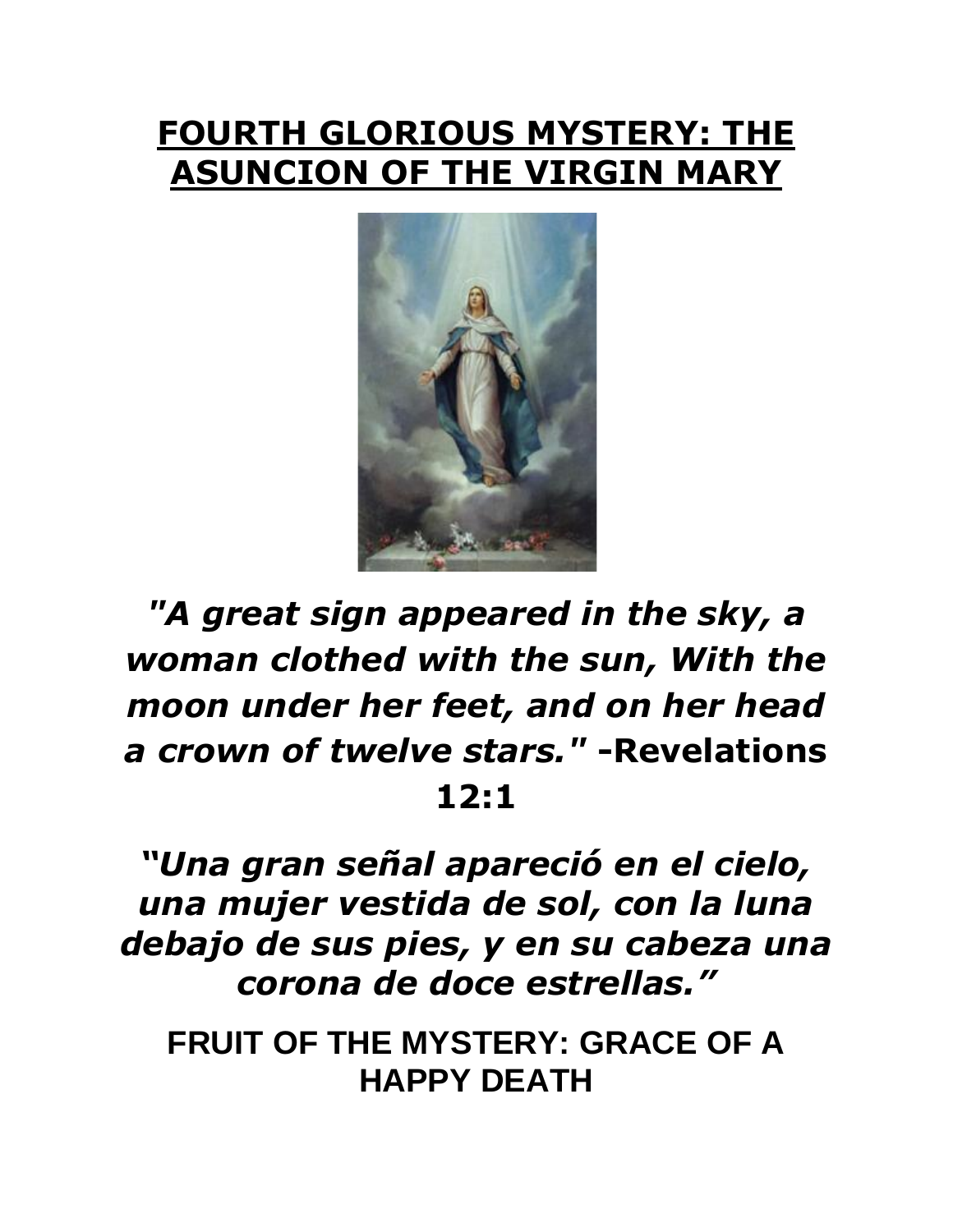## **FIFTH GLORIOUS MYSTERY: THE CORONATION OF MARY**



*"You are the glory of Jerusalem…you are the splendid boast of our people… God is pleased with what you have wrought. May you be blessed by the Lord Almighty forever and ever."* **- Judith 15:9-10**

*"Tú eres la gloria de Jerusalén… tu el esplendor de nuestro pueblo…Dios está complacido con lo que has hecho. Que seas bendecida por el Todopoderoso para siempre."* **FRUIT OF THE MYSTERY: TRUST IN MARY'S INTERCESSION**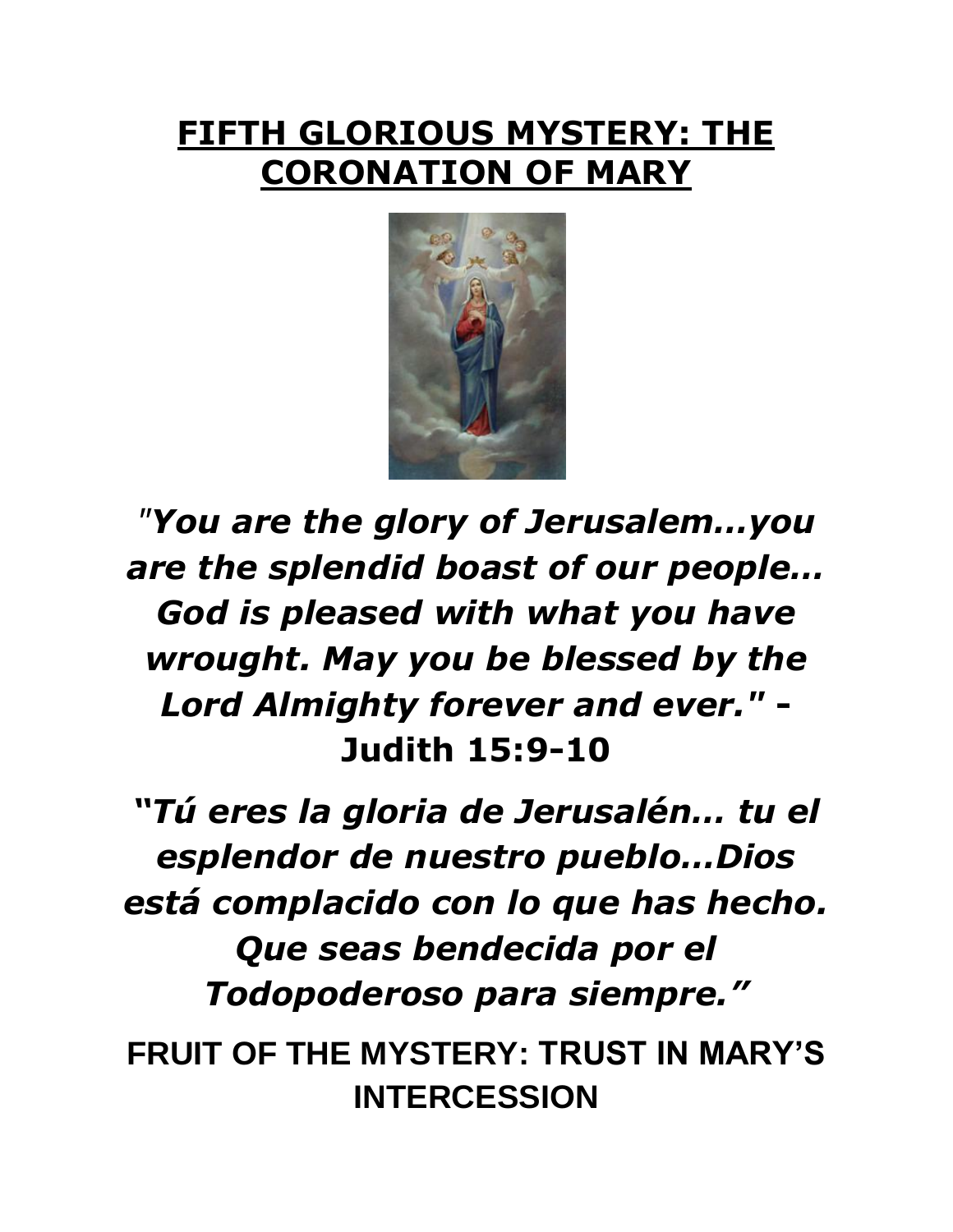# *Oh Jesús perdónanos nuestros pecados, sálvanos del fuego del infierno, lleva todas las almas al cielo, especialmente a las más necesitadas de tu misericordia.*

**O Jesús, forgive us our sins, save us from the fires of hell, lead all souls to heaven, especially those who have most need of your mercy.**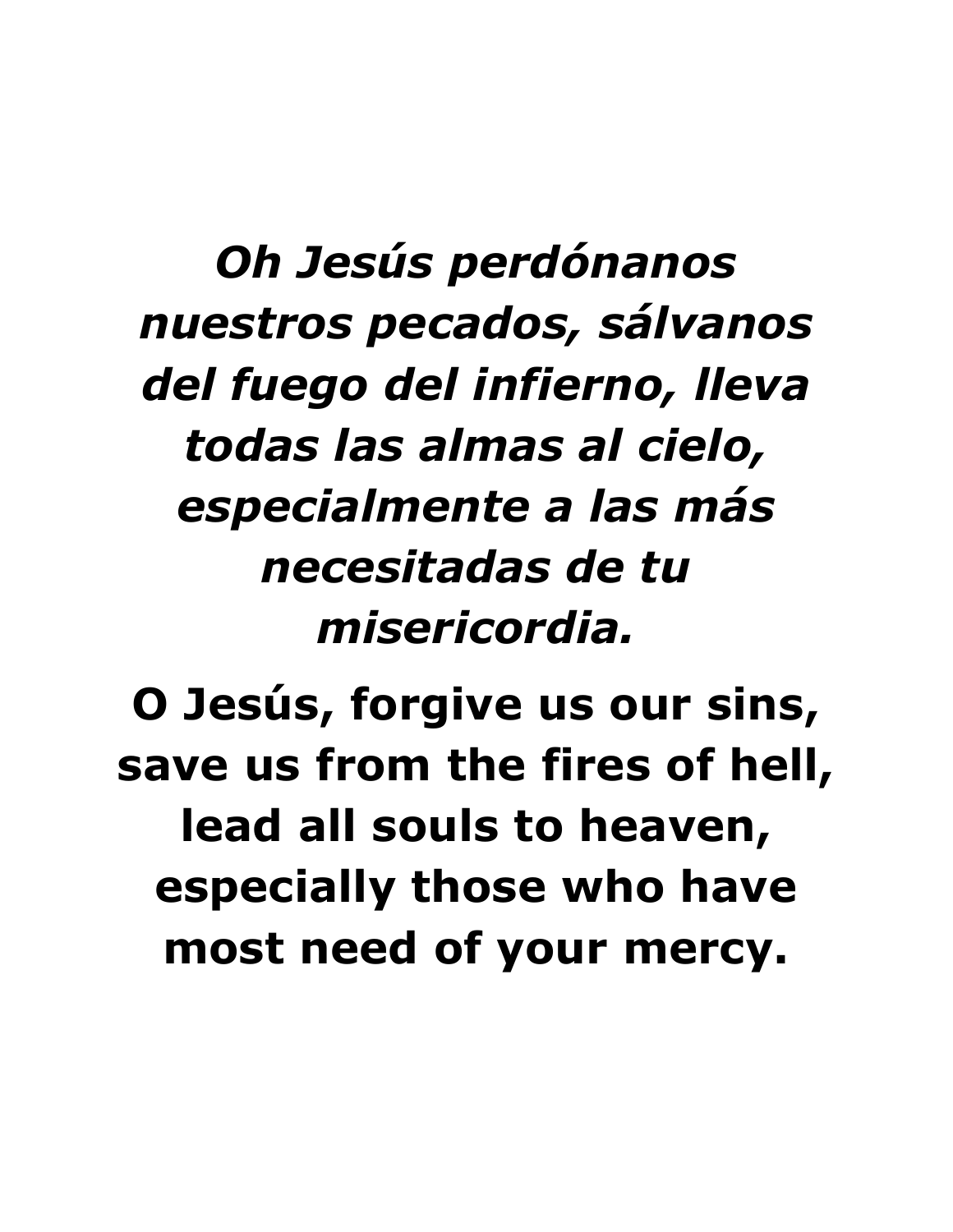#### *CREDO*

*Creo en un solo Dios, Padre todopoderoso Creador del cielo y de la tierra, de todo lo visible e invisible. Creo en un solo Señor Jesucristo, Hijo único de Dios, Nacido del Padre antes de todos los siglos, Dios de Dios, Luz de Luz, Dios verdadero de Dios verdadero, Engendrado, no creado, de la misma naturaleza que el Padre, Por quien todo fue hecho, y que por nosotros los hombres, Y por nuestra salvación, bajo del cielo, Y por obra del Espíritu Santo, se encarno de María la Virgen, Y se hizo Hombre, y por nuestra causa fue crucificado En tiempos de Poncio Pilatos, padeció y fue sepultado, Y resucito al tercer día según las Escrituras, y subió al Cielo, Y está sentado a la derecha del Padre, Y de nuevo vendrá con gloria, para juzgar a vivos y muertos, y su Reino no tendrá fin. Creo en el Espíritu Santo, Señor y dador de vida, Que procede del Padre y el Hijo, que con el Padre y el Hijo, Recibe una misma adoración y gloria, y que hablo por los profetas.*

*Creo en la Iglesia, que es una, santa, católica y apostólica, Confieso que hay un solo Bautismo para el perdón de los pecados Espero la resurrección de los muertos y la vida del mundo futuro. Amén.*

#### *Salve*

*Dios te salve, Reina y madre de misericordia, vida, dulzura y esperanza nuestra, Dios te salve. A ti llamamos los desterrados hijos de Eva, a ti suspiramos gimiendo y llorando en este valle de lágrimas. Ea pues, Señora abogada nuestra, vuelve a nosotros, esos tus ojos misericordiosos, y después de este destierro, muéstranos a Jesús, fruto bendito de tu vientre.*

*Oh clementísima, oh piadosa, oh dulce Virgen María. Ruega por nosotros, Santa Madre de Dios, para que seamos dignos de alcanzar las promesas de nuestro Señor Jesucristo. Amén.*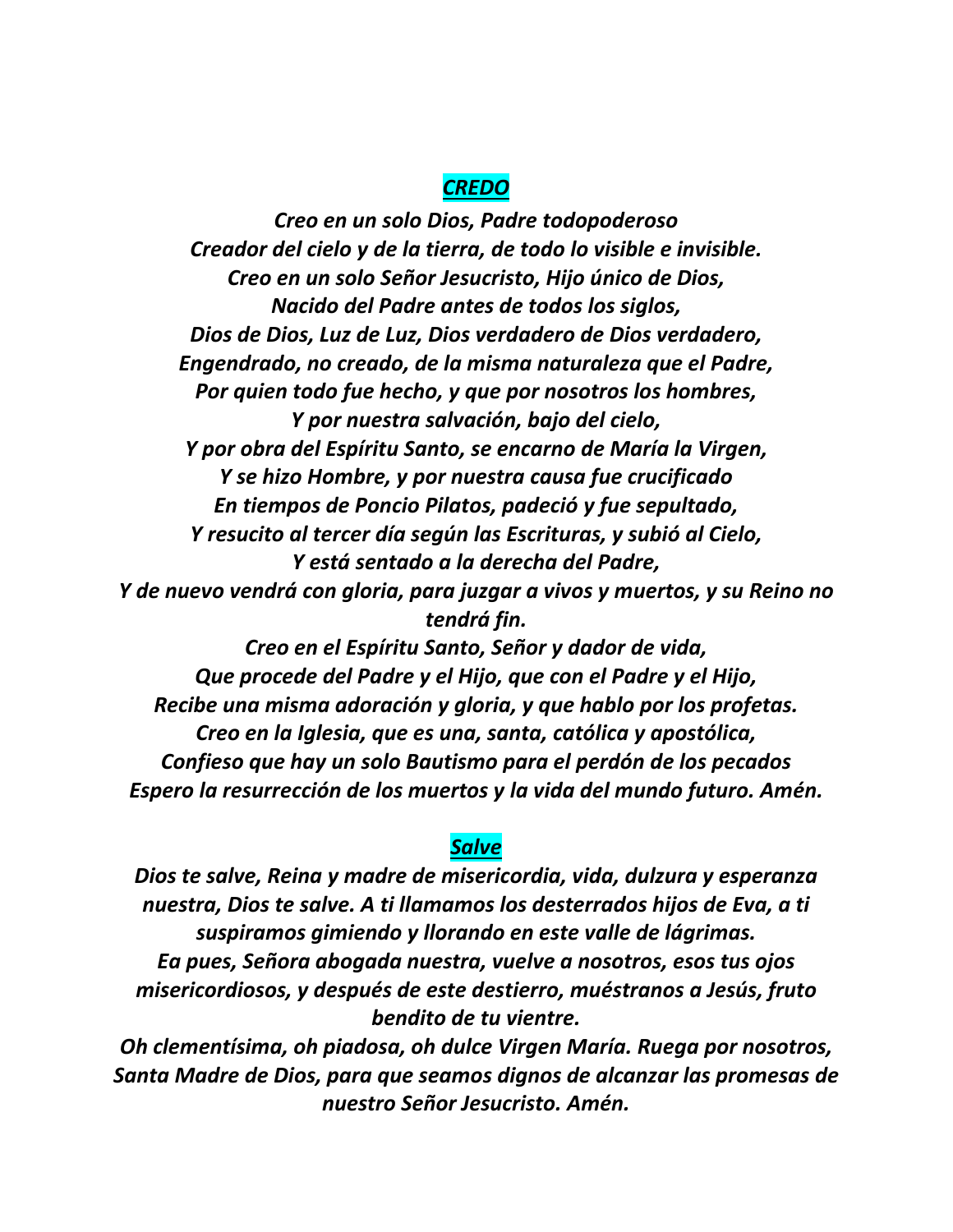### **OUR FATHER**

**Our Father, who art in heaven, hallowed be thy name; thy kingdom come, thy will be done on earth as it is in heaven.**

**Give us this day our daily bread, and forgive us our trespasses,**

**as we forgive those who trespass against us; and lead us not into temptation, but deliver us from evil. Amen.**

### **HAIL MARY**

**Hail Mary, full of grace, The Lord is with you! Bless are you among women, and bless is the fruit of your Womb, Jesús. Holy Mary, Mother of God, pray for us sinners, now and at the hour of our death. Amen.**

### **GLORY**

**Glory be to the Father, and to the Son, and to the Holy Spirit. As it was in the beginning, is now, and ever shall be, world without end. Amen.**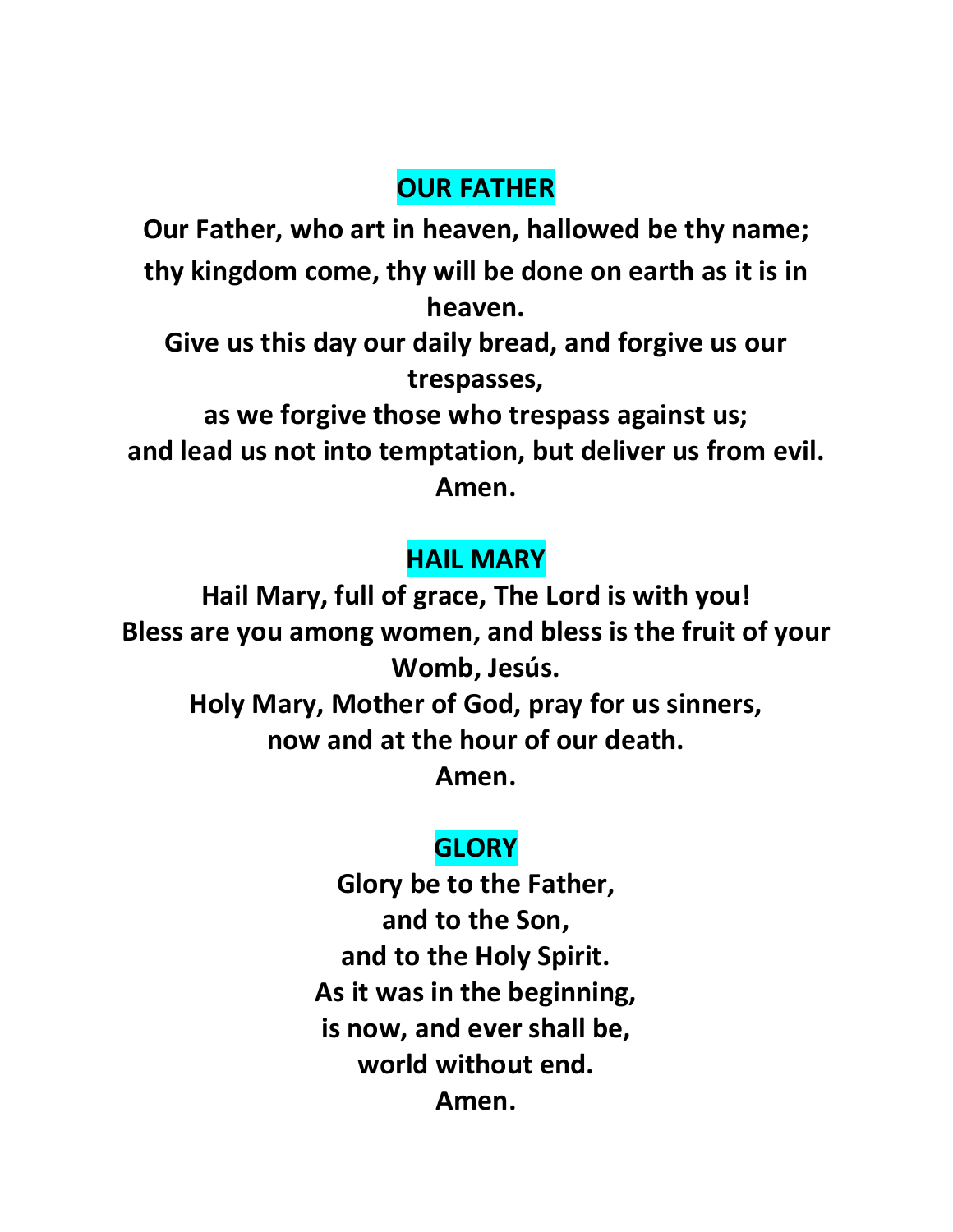### *PADRE NUESTRO*

*Padre Nuestro, que estás en el cielo, santificado sea tu nombre; venga a nosotros tu reino; hágase tu voluntad, en la tierra como en el cielo.*

*Danos hoy nuestro pan de cada día, perdona nuestras ofensas, como también nosotros perdonamos a los que nos ofenden; no nos dejes caer en la tentación, y líbranos del mal. Amén.*

### *AVE MARIA*

*Dios te salve, María; llena eres de gracia; el Señor es contigo; bendita tú eres entre todas las mujeres, y bendito es el fruto de tu vientre, Jesús.*

*Santa María, Madre de Dios, ruega por nosotros, pecadores, ahora y en la hora de nuestra muerte. Amén.*

### *GLORIA*

*Gloria al Padre y al Hijo y al Espíritu Santo. Como era en el principio, ahora y siempre, por los siglos de los siglos. Amén.*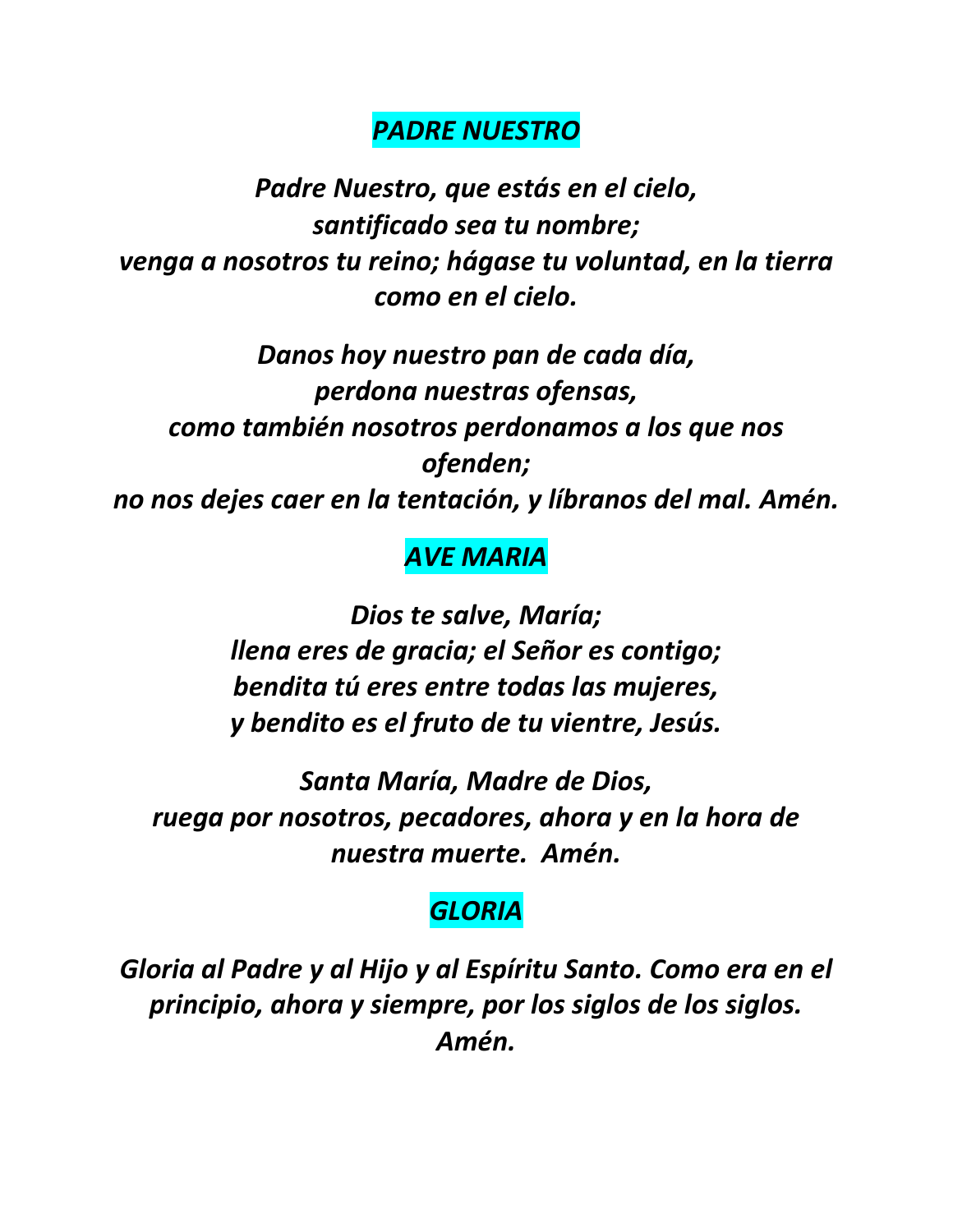#### **NICEED CREED**

**I believe in one God, the Father almighty, maker of heaven and earth, of all things visible and invisible. I believe in one Lord Jesus Christ, the Only Begotten Son of God, born of the Father before all ages. God from God, Light from Light, true God from true God, begotten, not made, consubstantial with the Father; through him all things were made. For us men and for our salvation he came down from heaven, and by the Holy Spirit was incarnate of the Virgin Mary, and became man. For our sake he was crucified under Pontius Pilate, he suffered death and was buried, and rose again on the third day in accordance with the Scriptures. He ascended into heaven and is seated at the right hand of the Father. He will come again in glory to judge the living and the dead and his kingdom will have no end. I believe in the Holy Spirit, the Lord, the giver of life, who proceeds from the Father and the Son, who with the Father and the Son is adored and glorified, who has spoken through the prophets. I believe in one, holy, catholic and apostolic Church. I confess one baptism for the forgiveness of sins and I look forward to the resurrection of the dead and the life of the world to come. Amen.**

### **HAIL HOLY QUEEN**

**Hail, holy Queen, Mother of mercy, hail, our life, our sweetness and our hope. To you do we cry, poor banished [children](http://www.catholic.org/shopping/?category=28) of Eve: to you do we send up our sighs, mourning and weeping in this vale of tears. Turn then, most gracious Advocate, your eyes of mercy toward us, and after this our exile, show unto us the blessed fruit of your womb, Jesus, O clement, O loving, O sweet Virgin Mary! Pray for us oh Holy Mother of God, that we may be worthy of the promises of Christ** 

**Amen.**